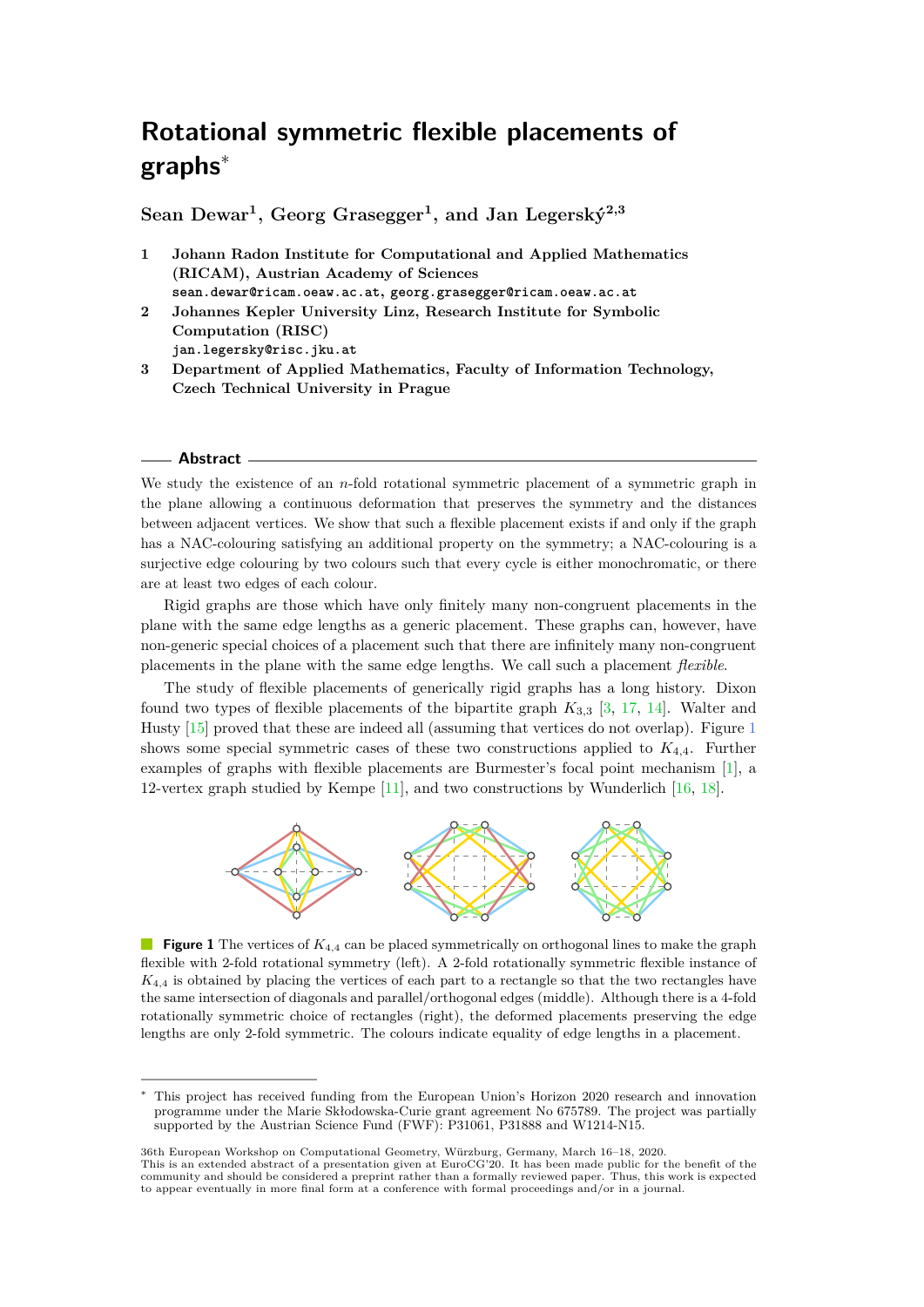#### **43:2 Rotational symmetric flexible placements of graphs**

<span id="page-1-0"></span>In recent works [\[7,](#page-6-6) [8,](#page-6-7) [4\]](#page-6-8) a deeper analysis of existence of flexible placements is done via graph colourings. There is a special type of edge colourings, called NAC-colourings ("No Almost Cycles", see [\[7\]](#page-6-6)), which classify the existence of a flexible placement in the plane and give a construction of the motion. Furthermore, determining the NAC-colourings of a given graph and the possible constructions that come from it can be done easily by using the SAGEMATH package FLEXRILOG  $[5]$ . In  $[6]$  we used these methods for constructing flexible placements for symmetric graphs as in Figure [2.](#page-1-0) However, we did not take advantage of the symmetry for the construction, and instead had to construct the framework manually.



**Figure 2** A symmetric graph which has a 3-fold rotationally symmetric flexible placement.

Symmetry plays an important role in art and design, and often appears in nature also. Due to this, there is a large body of work focused on symmetric frameworks and their properties in the context of rigidity theory; see  $[10, 12]$  $[10, 12]$  $[10, 12]$ . In particular, we shall be focusing on graphs and frameworks that display *n*-fold rotational symmetry, such as in Figure [2.](#page-1-0)

In this extended abstract, we formalise the NAC-colouring method for rotationally symmetric flexible placements, i. e. in such a way that the motion preserves the symmetry. By combining Theorem [3.1](#page-4-0) and Theorem [3.2,](#page-4-1) we obtain the following result:

Let *G* be a  $\mathcal{C}_n$ -symmetric connected graph. Then *G* has a  $\mathcal{C}_n$ -symmetric NAC-colouring *if and only if there exists a*  $C_n$ -symmetric flexible framework  $(G, p)$  in  $\mathbb{R}^2$ .

## **1 Preliminaries**

We briefly recall some basic notions from rigidity theory and define NAC-colourings in this section. All graphs  $G = (V(G), E(G))$  in the paper are connected and  $|E(G)| \geq 1$ .

**Definition 1.1.** A *framework in*  $\mathbb{R}^2$  is a pair  $(G, p)$  where *G* is a (finite simple) graph and  $p: V(G) \to \mathbb{R}^2$  is a *placement* of *G*, a possibly non-injective map such  $p(u) \neq p(v)$  if  $uv \in E(G)$ . We define frameworks  $(G, p)$  and  $(G, q)$  to be *equivalent* if for all  $uv \in E(G)$ ,

<span id="page-1-1"></span>
$$
||p(u) - p(v)|| = ||q(u) - q(v)||.
$$
\n(1)

We define two placements p, q of G to be *congruent* if [\(1\)](#page-1-1) holds for all  $u, v \in V(G)$ .

An equivalent definition for congruence is as follows; *p* and *q* are congruent if there exists an Euclidean isometry *M* of  $\mathbb{R}^2$  such that  $Mq(v) = p(v)$  for all  $v \in V(G)$ .

**Definition 1.2.** Let  $(G, p)$  be a framework. A *flex (in*  $\mathbb{R}^2$ ) of  $(G, p)$  is a continuous path  $t \mapsto p_t$ ,  $t \in [0, 1]$ , in the space of placements of *G* such that  $p_0 = p$  and each  $(G, p_t)$  is equivalent to  $(G, p)$ . If  $p_t$  is congruent to  $p$  for all  $t \in [0, 1]$  then  $p_t$  is *trivial*. We define  $(G, p)$ to be *flexible* if there is a non-trivial flex of  $(G, p)$  in  $\mathbb{R}^2$ , and *rigid* otherwise.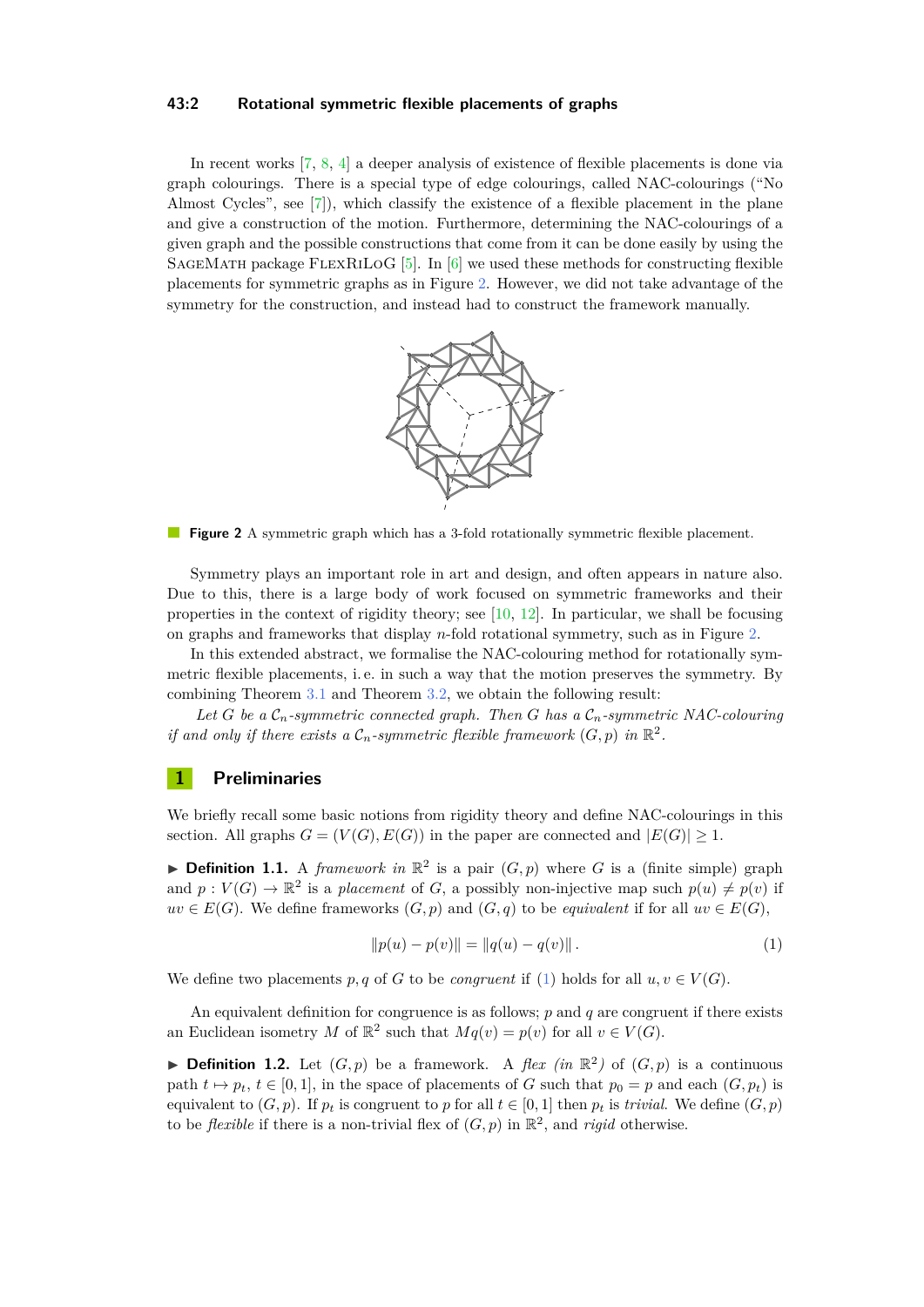#### **Sean Dewar, Georg Grasegger and Jan Legerský 43:3**

It was shown in [\[13\]](#page-6-13) that a framework  $(G, p)$  with a generic placement of vertices (see [\[9\]](#page-6-14)) is rigid if and only if *G* contains a Laman graph as a spanning subgraph. This does not inform us whether a graph will have a flexible placement; for example, any generic placement of  $K_{4,4}$  is rigid, however as shown by Figure [1](#page-0-0) we can construct flexible placements for it. To determine whether a graph has flexible placements we introduce the following.

 $\triangleright$  **Definition 1.3.** An edge colouring  $\delta$  :  $E(G) \rightarrow \{ \text{red, blue} \}$  of a graph *G* is a *NAC-colouring* if  $\delta(E(G)) = \{ \text{red, blue} \}$  and for each cycle in *G*, either all edges have the same colour, or there are at least two red and two blue edges. NAC-colourings  $\delta, \bar{\delta}$  of *G* are *conjugated* if  $\delta(e) \neq \overline{\delta}(e)$  for all  $e \in E(G)$ .

 $\blacktriangleright$  Remark. The colourings considered within this paper are not required to have incident edges coloured differently, contrary to the common graph-theoretical terminology.

Having these definitions, we can recall the result [\[7,](#page-6-6) Theorem 3.1].

**Theorem 1.4.** A graph has a flexible placement in  $\mathbb{R}^2$  if and only if it has a NAC-colouring.

## **2 Rotational symmetry**

The following definitions specify the rotational symmetric setting where Definition [2.1](#page-2-0) gives a combinatorial description of symmetry of a graph and Definition [2.2](#page-2-1) describes geometric symmetry of a framework. Note, that in figures we describe vertices in graphs by filled disks and in frameworks with circles.

<span id="page-2-0"></span>▶ **Definition 2.1.** Let *G* be a graph and  $n \geq 2$ . Let the *n*-fold rotation group,  $C_n$  :=  $\langle \omega : \omega^n = 1 \rangle$  act on *G*, i.e., there exists an injective group homomorphism  $\theta : C_n \to \text{Aut}(G)$ , where Aut(*G*) is the automorphism group of *G*. We define  $\gamma v := \theta(\gamma)(v)$  for  $\gamma \in \mathcal{C}_n$ ; similarly, for any edge  $e = uv \in E(G)$ , we define  $\gamma e := \gamma u \gamma v$ . We shall define  $v \in V(G)$  to be an *invariant vertex* if  $\gamma v = v$  for all  $\gamma \in C_n$ , and *partially invariant* if  $\gamma v = v$  for some  $\gamma \in \mathcal{C}_n$ ,  $\gamma \neq 1$ . The graph *G* is called  $\mathcal{C}_n$ *-symmetric* if:

(a) a vertex is invariant if and only if it is partially invariant, and

(b) the set of invariant vertices of *G* forms an independent set.

<span id="page-2-1"></span> $\blacktriangleright$  **Definition 2.2.** Let  $(G, p)$  be a framework in  $\mathbb{R}^2$ , *G* be  $\mathcal{C}_n$ -symmetric and  $\tau : \mathcal{C}_n \to O(2, \mathbb{R})$ be a *symmetry map*, i.e., an injective group homomorphism, given by

$$
\tau(\omega) = \begin{bmatrix} \cos(2\pi/n) & \sin(2\pi/n) \\ -\sin(2\pi/n) & \cos(2\pi/n) \end{bmatrix}.
$$

If  $p(\gamma v) = \tau(\gamma)p(v)$  for each  $v \in V(G)$  and  $\gamma \in \mathcal{C}_n$ , then  $(G, p)$  is a  $\mathcal{C}_n$ -symmetric framework; likewise, we define  $p$  to be a  $\mathcal{C}_n$ -symmetric placement of  $G$ .

We note that if  $(G, p)$  is  $\mathcal{C}_n$ -symmetric then it is  $\mathcal{C}_m$ -symmetric for all  $m|n$ .

**Definition 2.3.** Let  $(G, p)$  be a  $\mathcal{C}_n$ -symmetric framework in  $\mathbb{R}^2$ . If there is a non-trivial flex  $p_t$  of  $(G, p)$  such that each  $(G, p_t)$  is  $\mathcal{C}_n$ -symmetric, then  $(G, p)$  is  $\mathcal{C}_n$ -symmetric flexible (or *n-fold rotation symmetric flexible*), and  $C_n$ -symmetric rigid otherwise.

We define the following for edge colourings of  $C_n$ -symmetric graphs.

 $\triangleright$  **Definition 2.4.** Let *G* be a  $\mathcal{C}_n$ -symmetric graph with colouring  $\delta$ . A *red, resp. blue, component* is a connected component of  $G_{red}^{\delta} := (V(G), \{e \in E(G) : \delta(e) = \text{red}\}),$  resp.  $G_{blue}^{\delta}$ . A blue or red component  $H \subset G$  is *partially invariant* if there exists  $\gamma \in \mathcal{C}_n \setminus \{1\}$  such that *γH* = *H*, and *invariant* if  $\gamma H = H$  for all  $\gamma \in \mathcal{C}_n$  (see Figure [3](#page-3-0) for an example).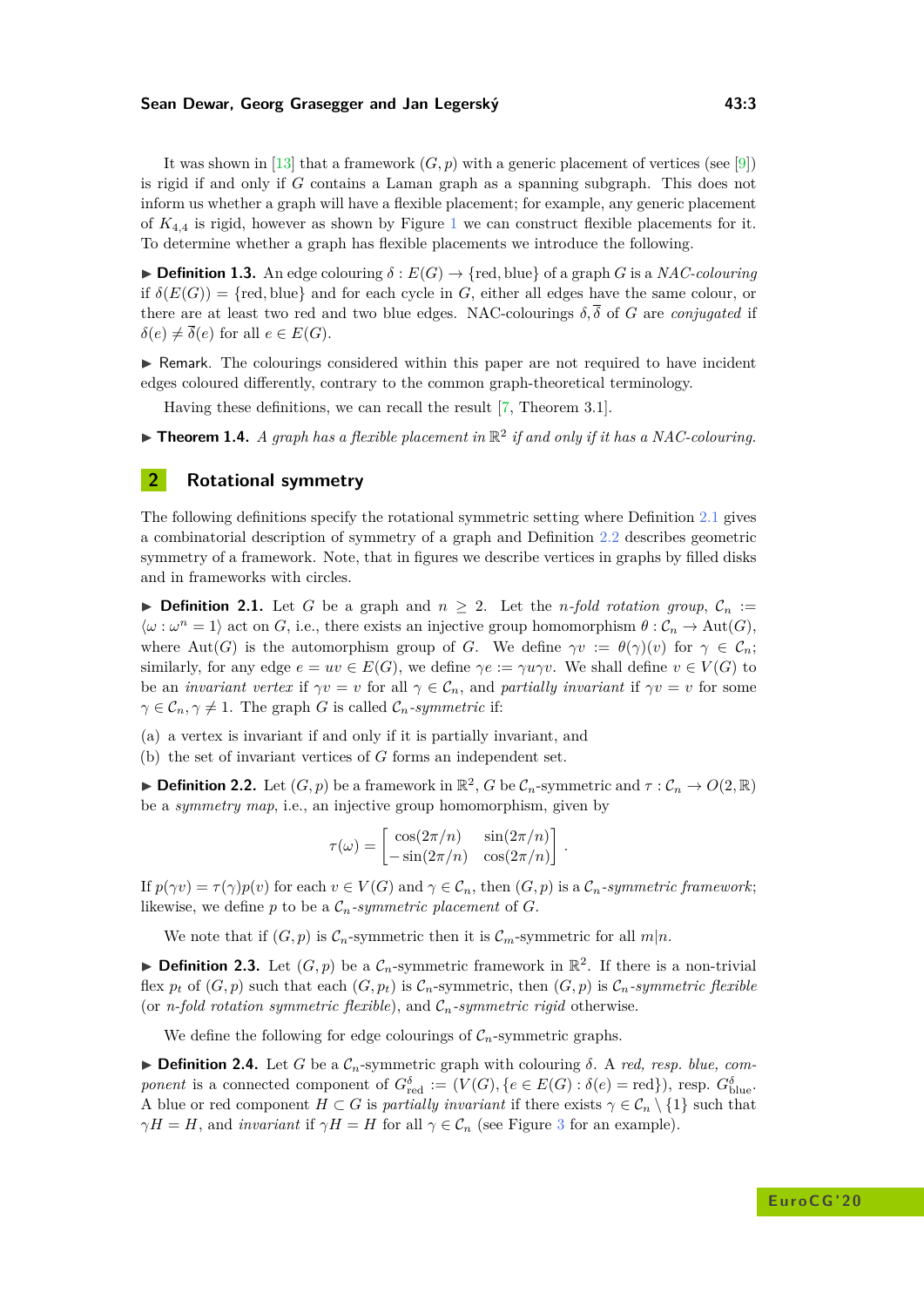#### <span id="page-3-0"></span>**43:4 Rotational symmetric flexible placements of graphs**



 $\mathcal{L}^{\text{eff}}$ **Figure 3** A partially invariant (but not invariant) red component on the left and an invariant red component (and therefore also partially invariant) on the right for  $C_6$ -symmetry. The symmetry is indicated by the graph layout.

We focus on the following class of NAC-colourings suitable for dealing with symmetries.

**Definition 2.5.** Let *G* be a  $\mathcal{C}_n$ -symmetric graph with NAC-colouring  $\delta$ . We define  $\delta$  to be a  $\mathcal{C}_n$ -symmetric NAC-colouring if  $\delta(\gamma e) = \delta(e)$  for all  $e \in E(G)$  and  $\gamma \in \mathcal{C}_n$  and no two distinct blue, resp. red, partially invariant components are connected by an edge (see Figure [4](#page-3-1) for examples).

<span id="page-3-1"></span>

**Figure 4** Valid  $\mathcal{C}_n$ -symmetric NAC-colouring for some graphs. For the first three graphs the symmetry is indicated by the layout. There is a  $C_4$ -symmetry for the graph on the right which is not geometrically visible in the figure; see Figure [8](#page-5-0) for a  $C_4$ -symmetric placement.

**Example 2.6.** The cartesian product of  $K_4$  and  $K_2$  has a single NAC-colouring (up to conjugation)  $\delta$ , see Figure [5.](#page-3-2) The graph is  $C_2$ -symmetric under the symmetry  $\theta$ , where  $\theta(\omega)$ is the permutation  $(1,6)(2,5)(3,8)(4,7)$ ; further, the NAC-colouring  $\delta$  is a C<sub>2</sub>-symmetric NAC colouring with respect to  $\theta$ . The graph is also  $C_4$ -symmetric under the symmetry  $\theta'$ , where  $\theta'(\omega)$  is the permutation  $(1, 6, 3, 8)(5, 2, 7, 4)$ ; however, the NAC-colouring  $\delta$  is not a  $\mathcal{C}_4$ -symmetric NAC colouring with respect to  $\theta'$ , since the blue partially invariant components are connected by edges.

<span id="page-3-2"></span>

**Figure 5** The cartesian product of  $K_4$  and  $K_2$  has only one NAC-colouring. It is  $C_2$ -symmetric (left) but not  $C_4$ -symmetric (right). The symmetries are indicated by the graph layout.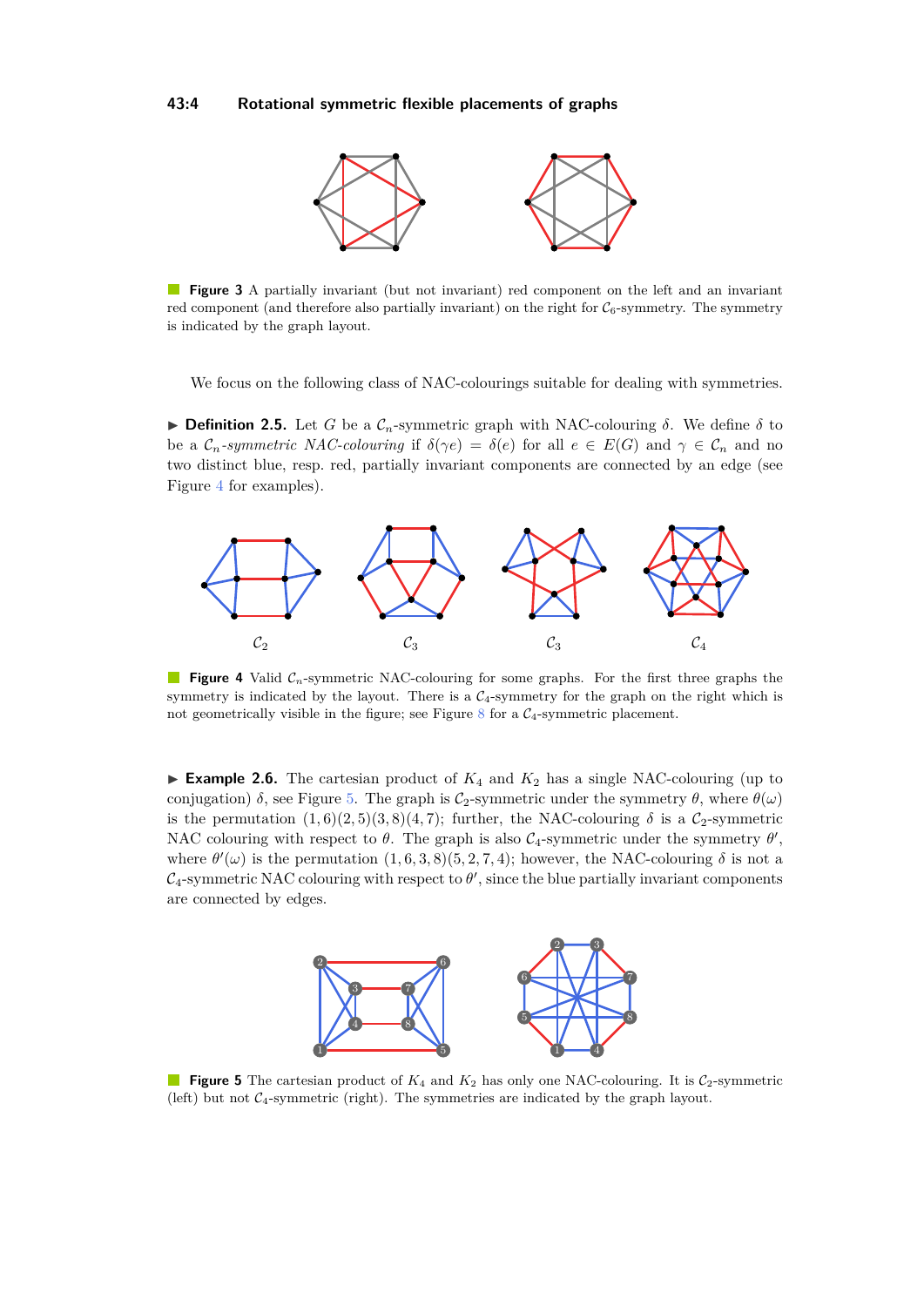## **3 Necessary and sufficient conditions for rotationally symmetric flexibility**

In this section we show the construction of  $C_n$ -symmetric motions from  $C_n$ -symmetric NACcolourings. The inverse direction is also true.

<span id="page-4-0"></span>**Fineorem 3.1.** If  $(G, p)$  is a  $\mathcal{C}_n$ -symmetric flexible framework in  $\mathbb{R}^2$ , G being a connected *graph, then G has a* C*n-symmetric NAC-colouring.*

The proof of Theorem [3.1](#page-4-0) follows in a similar vein to the proof of [\[7,](#page-6-6) Theorem 3.1] by using methods from valuation theory. There are more complexities involved however, since we also require that the colouring obtained respects the symmetry of the graph and partially invariant components are not connected by edges.

<span id="page-4-1"></span> $\blacktriangleright$  **Theorem 3.2.** Let G be a  $\mathcal{C}_n$ -symmetric connected graph. If G has a  $\mathcal{C}_n$ -symmetric NAC*colouring*  $\delta$ *, then there exists a*  $\mathcal{C}_n$ -symmetric flexible framework  $(G, p)$  in  $\mathbb{R}^2$ *.* 

**Proof.** The proof is based on the "zigzag" grid construction from [\[7\]](#page-6-6) with a specific choice of the grid. Let  $R_1^0, \ldots, R_1^{n-1}, \ldots, R_m^0, \ldots, R_m^{n-1}$  be the red components of  $G_{\text{red}}^{\delta}$  that are not partially invariant. We can assume that  $R^i_j = \omega^i R^0_j$  for  $0 \le i < n$  and  $1 \le j \le m$ . Similarly, let  $B_1^0, \ldots, B_1^{n-1}, \ldots, B_k^0, \ldots, B_k^{n-1}$  be the blue components of  $G_{\text{blue}}^{\delta}$  that are not partially invariant and  $B_j^i = \omega^i B_j^0$  for  $0 \le i < n$  and  $1 \le j \le k$ .

Let  $a_1, \ldots, a_m$  and  $b_1, \ldots, b_k$  be points in  $\mathbb{R}^2 \setminus \{(0,0)\}$  such that  $a_j \neq \tau(\omega)^i a_{j'}$  and  $b_j \neq \tau(\omega)^i b_{j'}$  for  $j \neq j'$  and  $1 \leq i < n$  arbitrary. We define functions  $\overline{a}, \overline{b}$ :  $V(G) \to \mathbb{R}^2$  by

$$
\overline{a}(v) = \begin{cases}\n\tau(\omega)^i a_j & \text{if } v \in R^i_j \\
(0,0) & \text{otherwise,}\n\end{cases} \quad \text{and} \quad \overline{b}(v) = \begin{cases}\n\tau(\omega)^i b_j & \text{if } v \in B^i_j \\
(0,0) & \text{otherwise.}\n\end{cases}
$$

We note that a vertex is mapped to the origin by  $\bar{a}$  (respectively,  $\bar{b}$ ) if and only if it lies in a red (respectively, blue) partially invariant component. We now obtain for each  $t \in [0, 2\pi]$ a placement  $p_t$  of  $G$ , where

<span id="page-4-2"></span>
$$
p_t(v) := \begin{pmatrix} \cos t & -\sin t \\ \sin t & \cos t \end{pmatrix} \overline{a}(v) + \overline{b}(v).
$$
 (2)

Let  $uv \in E(G)$ . If  $\delta(uv)$  is red (resp. blue) then  $\overline{a}(u) = \overline{a}(v)$  (resp.  $\overline{b}(u) = \overline{b}(v)$ ). Hence, the edge length  $\|p_t(u) - p_t(v)\|$  is independent of *t*.

Next, we have to show that no two adjacent vertices are mapped to the same point by the placement  $p_0$ . Assume that  $(\overline{a}(u), \overline{b}(u)) = (\overline{a}(v), \overline{b}(v))$  for some vertices  $u, v$ . Suppose this is due to the fact that *u* and *v* belong to the same red and same blue (possibly partially invariant) component. Hence,  $uv \notin E(G)$ , otherwise  $\delta$  is not a NAC-colouring (*uv* would yield a cycle with a single edge in one color). On the other hand, if *u* and *v* are in two different red (resp. blue) components, then  $\overline{a}(u) = \overline{a}(v) = (0,0)$  (resp.  $\overline{b}(u) = \overline{b}(v) = (0,0)$ ). By our construction of  $\bar{a}$  (resp.  $\bar{b}$ ), it follows that *u, v* both lie in partially invariant red (resp. blue) components. Since these components are partially invariant,  $uv \notin E(G)$  by the assumption that  $\delta$  is  $C_n$ -symmetric.

As edge lengths are preserved and no two vertices connected by an edge are mapped to the same point,  $(G, p) := (G, p_0)$  is a framework with a flex  $p_t$ . Further, the flex is not trivial by surjectivity of  $\delta$ , thus  $(G, p)$  is a flexible framework.

Finally, we show that  $p_t$  is  $\mathcal{C}_n$ -symmetric. If  $v \in R^i_j \cap B^k_\ell$ , then

$$
\omega v \in \tau(\omega) R_j^i \cap \tau(\omega) B_\ell^k = R_j^{(i+1 \bmod n)} \cap B_\ell^{(k+1 \bmod n)}.
$$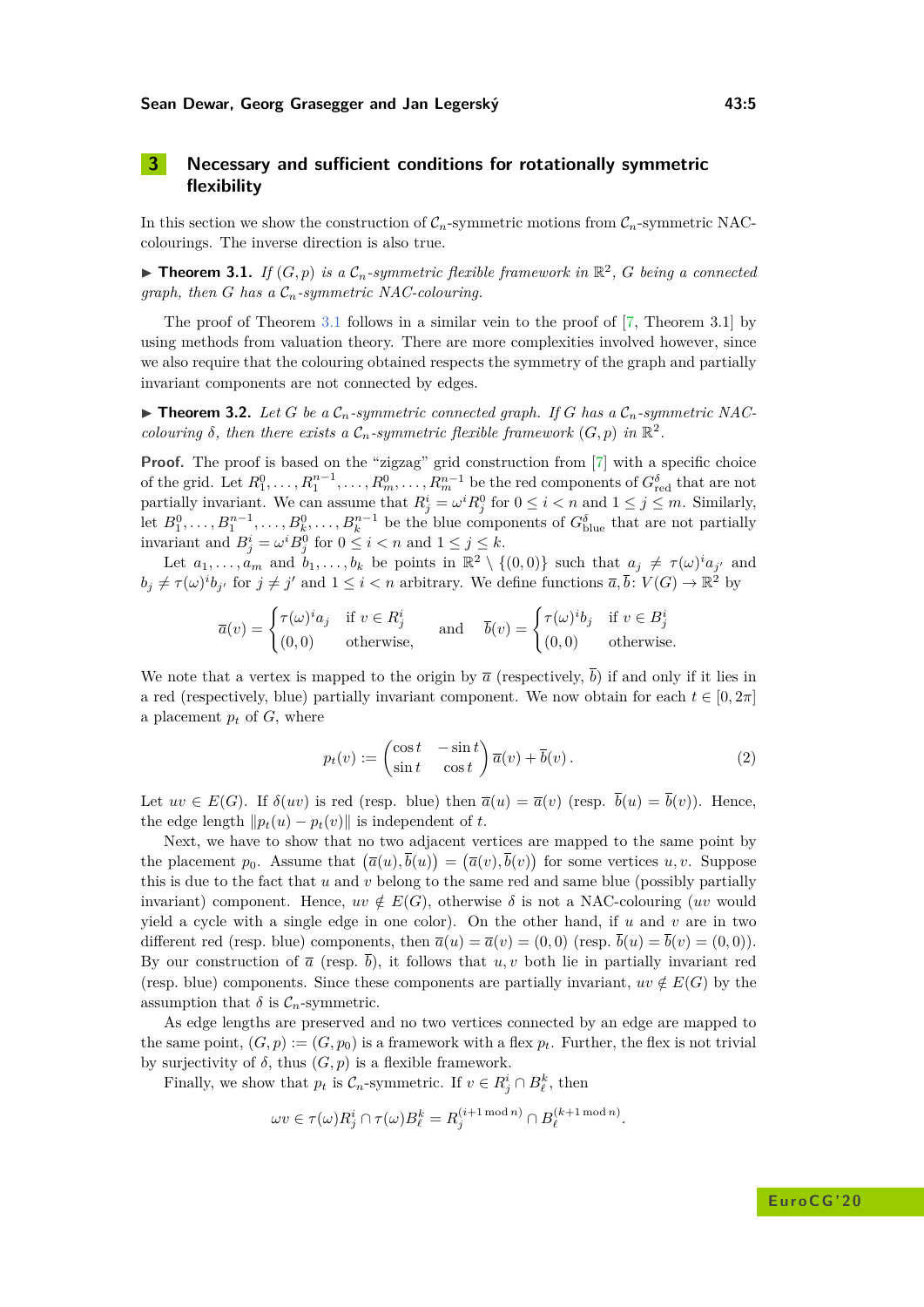### **43:6 Rotational symmetric flexible placements of graphs**

Hence,  $\overline{a}(\omega v) = \tau(\omega)\overline{a}(v)$  and  $\overline{b}(\omega v) = \tau(\omega)\overline{b}(v)$ . The same equalities hold also if *v* belongs to a partially invariant component, since then  $\omega v$  is also in a partially invariant component. Using commutativity of rotation matrices, we conclude the proof by [\(2\)](#page-4-2):

$$
p_t(\omega v) = \tau(\omega) \begin{pmatrix} \cos t & -\sin t \\ \sin t & \cos t \end{pmatrix} \overline{a}(v) + \tau(\omega) \overline{b}(v) = \tau(\omega) p_t(v).
$$

<span id="page-5-1"></span>► **Example 3.3.** By using the construction described in Theorem [3.2](#page-4-1) we can construct the  $C_n$ -symmetric flexible frameworks given in Figures [6,](#page-5-1) [7](#page-5-2) and [8.](#page-5-0)



**Figure 6** A flexible  $C_2$ -symmetric placement for a given  $C_2$ -symmetric NAC-colouring.

<span id="page-5-2"></span>

**Figure 7** A flexible  $C_3$ -symmetric placement for a given  $C_3$ -symmetric NAC-colouring.

<span id="page-5-0"></span>

**Figure 8** A flexible C<sub>4</sub>-symmetric placement for a given C<sub>4</sub>-symmetric NAC-colouring.

**Example 3.4.** We consider the graph in Figure [9](#page-5-3) with the given  $C_3$ -symmetric NACcolouring. Then the red 3-cycle forms a red partially invariant component. Therefore its position is fixed during the motion.

<span id="page-5-3"></span>

**Figure 9** A flexible  $C_3$ -symmetric placement for a given  $C_3$ -symmetric NAC-colouring.

The constructed framework given by the proof of Theorem [3.2](#page-4-1) may not be *proper flexible*, i.e., have no overlapping vertices, see Figure [10.](#page-6-15) As outlined in [\[8\]](#page-6-7), there are necessary and sufficient conditions for determining when a graph will or will not have a proper flexible placements, although they have as of yet not been adapted fully to the symmetric case.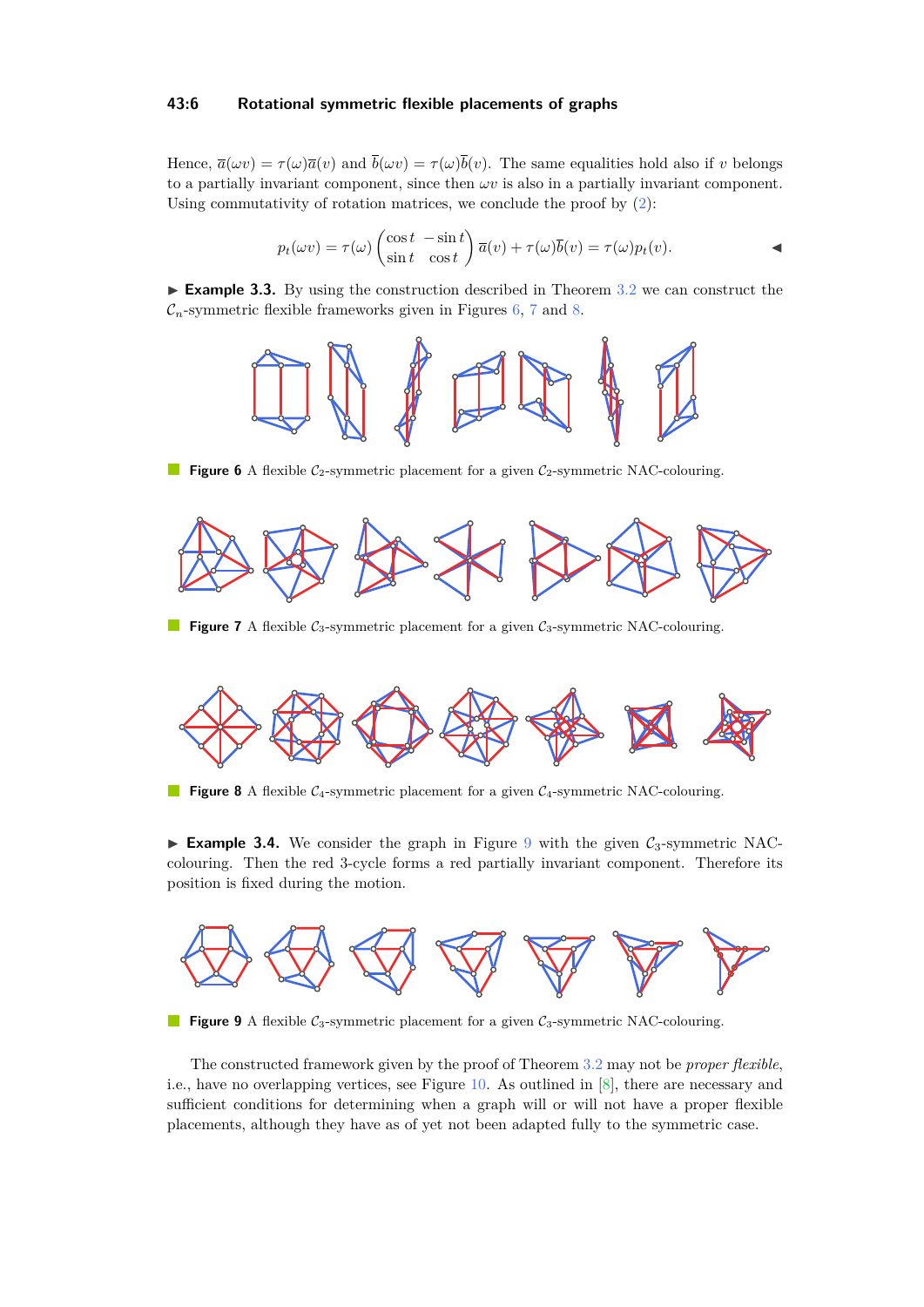

<span id="page-6-15"></span>**Figure 10** A flexible  $C_2$ -symmetric placement for a given  $C_2$ -symmetric NAC-colouring for which two vertices overlap.

 $\triangleright$  Remark. While we have only dealt with frameworks with rotational symmetry, there are other types of symmetry for the plane, namely reflectional and translational symmetry. Although flexible placements that preserve translational symmetry have very recently been investigated [\[2\]](#page-6-16), not much is known for flexible placements that preserve reflectional symmetry or preserve both reflectional and rotational symmetry.

#### **References**

- <span id="page-6-3"></span>**1** L. Burmester. Die Brennpunktmechanismen. *Zeitschrift für Mathematik und Physik*, 38:193–223, 1893.
- <span id="page-6-16"></span>**2** S. Dewar. Flexible placements of periodic graphs in the plane, 2019. [arXiv:1911.05634](http://arxiv.org/abs/1911.05634).
- <span id="page-6-0"></span>**3** A. C. Dixon. On certain deformable frameworks. *Messenger*, 29(2):1–21, 1899.
- <span id="page-6-8"></span>**4** M. Gallet, G. Grasegger, J. Legerský, and J. Schicho. On the existence of paradoxical motions of generically rigid graphs on the sphere, 2019. [arXiv:arXiv:1908.00467](http://arxiv.org/abs/arXiv:1908.00467).
- <span id="page-6-9"></span>**5** G. Grasegger and J. Legerský. FlexRiLoG — SageMath package for Flexible and Rigid Labelings of Graphs. Zenodo, May 2019. [doi:10.5281/zenodo.3078758](http://dx.doi.org/10.5281/zenodo.3078758).
- <span id="page-6-10"></span>**6** G. Grasegger, J. Legerský, and J. Schicho. Animated Motions of Exceptional Flexible Instances of Generically Rigid Graphs. In *Bridges Linz 2019 Conference Proceedings*, pages 255–262, Phoenix, Arizona, 2019. Tessellations Publishing. [doi:10.5281/zenodo.3518805](http://dx.doi.org/10.5281/zenodo.3518805).
- <span id="page-6-6"></span>**7** G. Grasegger, J. Legerský, and J. Schicho. Graphs with Flexible Labelings. *Discrete & Computational Geometry*, 62(2):461–480, 2019. [doi:10.1007/s00454-018-0026-9](http://dx.doi.org/10.1007/s00454-018-0026-9).
- <span id="page-6-7"></span>**8** G. Grasegger, J. Legerský, and J. Schicho. Graphs with Flexible Labelings allowing Injective Realizations. *Discrete Mathematics*, in press, 2019. [doi:10.1016/j.disc.2019.111713](http://dx.doi.org/10.1016/j.disc.2019.111713).
- <span id="page-6-14"></span>**9** Jack Graver, Brigitte Servatius, and Herman Servatius. *Combinatorial rigidity.* Graduate Studies in Mathematics. American Mathematical Society, 1993. [doi:10.1090/gsm/002](http://dx.doi.org/10.1090/gsm/002).
- <span id="page-6-11"></span>**10** T. Jordán, V. E. Kaszanitzky, and S. Tanigawa. Gain-sparsity and symmetry-forced rigidity in the plane. *Discrete Comput. Geom.*, 55(2):314–372, March 2016.
- <span id="page-6-4"></span>**11** A. B. Kempe. On Conjugate Four-piece Linkages. *Proceedings of the London Mathematical Society*, s1-9(1):133–149, 11 1877. [doi:10.1112/plms/s1-9.1.133](http://dx.doi.org/10.1112/plms/s1-9.1.133).
- <span id="page-6-12"></span>**12** J. Owen and S. Power. Frameworks symmetry and rigidity. *International Journal of Computational Geometry & Applications*, 20, 04 2012. [doi:10.1142/S0218195910003505](http://dx.doi.org/10.1142/S0218195910003505).
- <span id="page-6-13"></span>**13** H. Pollaczek-Geiringer. Über die Gliederung ebener Fachwerke. *Zeitschrift für Angewandte Mathematik und Mechanik (ZAMM)*, 7:58–72, 1927. [doi:10.1002/zamm.19270070107](http://dx.doi.org/10.1002/zamm.19270070107).
- <span id="page-6-1"></span>**14** H. Stachel. On the flexibility and symmetry of overconstrained mechanisms. *Philosophical Transactions of the Royal Society of London A: Mathematical, Physical and Engineering Sciences*, 372, 2013. [doi:10.1098/rsta.2012.0040](http://dx.doi.org/10.1098/rsta.2012.0040).
- <span id="page-6-2"></span>**15** D. Walter and M. L. Husty. On a nine-bar linkage, its possible configurations and conditions for paradoxical mobility. In *12th World Congress on Mechanism and Machine Science, IFToMM 2007*, 2007.
- <span id="page-6-5"></span>**16** W. Wunderlich. Ein merkwürdiges Zwölfstabgetriebe. *Österreichisches Ingenieur-Archiv*, 8:224–228, 1954.